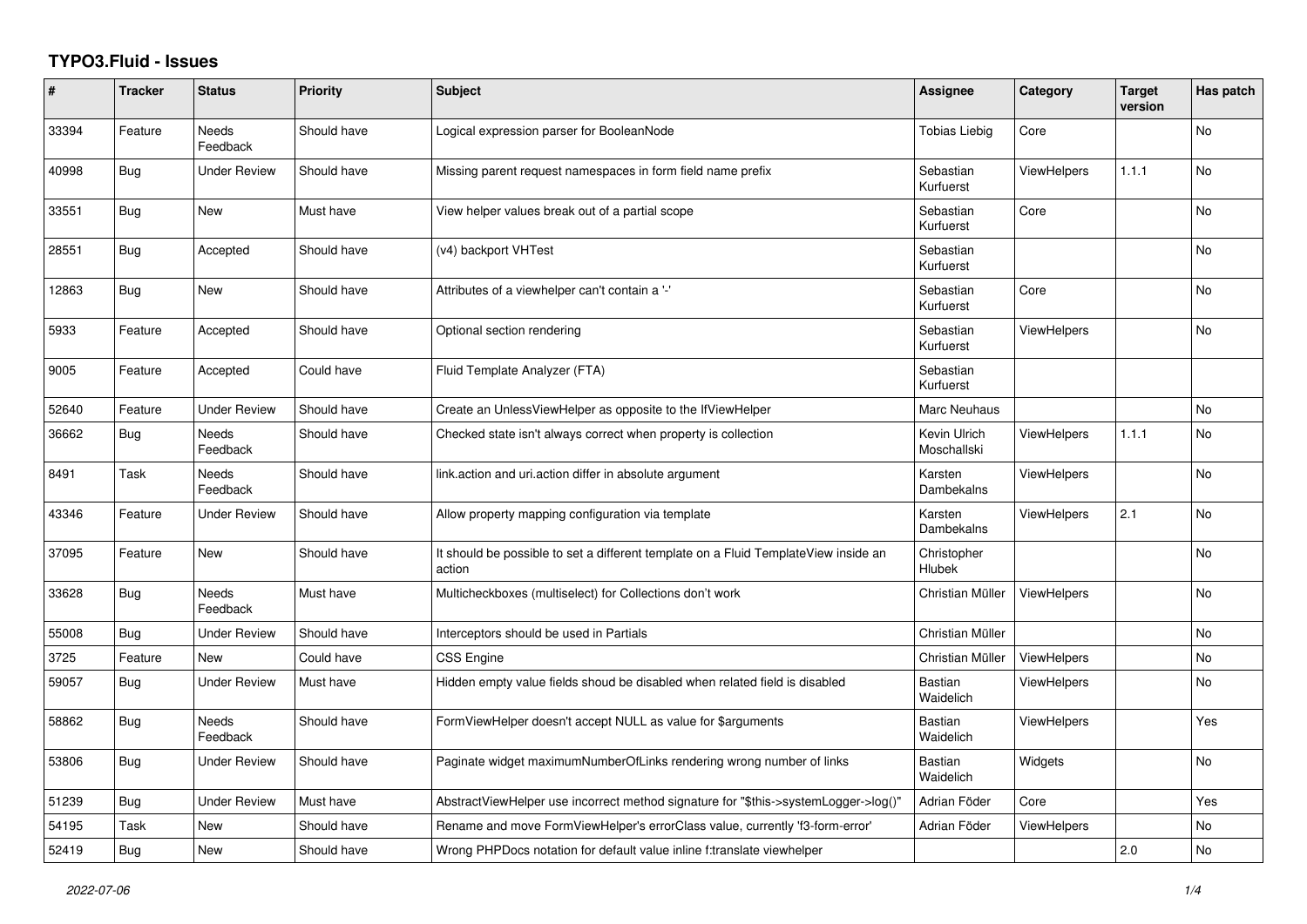| ∦     | <b>Tracker</b> | <b>Status</b>       | <b>Priority</b> | Subject                                                                                              | Assignee | Category    | <b>Target</b><br>version | Has patch |
|-------|----------------|---------------------|-----------------|------------------------------------------------------------------------------------------------------|----------|-------------|--------------------------|-----------|
| 60856 | Bug            | New                 | Must have       | Target attribute not supported by the form viewhelper                                                |          | ViewHelpers |                          | Yes       |
| 57885 | Bug            | New                 | Must have       | Inputs are cleared from a second form if the first form produced a vallidation error                 |          |             |                          | No        |
| 51100 | Feature        | New                 | Must have       | Links with absolute URI should have the option of URI Scheme                                         |          | ViewHelpers |                          | No        |
| 49038 | Bug            | New                 | Must have       | form.select does not select the first item if prependOptionValue is used                             |          |             |                          | No        |
| 40064 | Bug            | New                 | Must have       | Multiselect is not getting persisted                                                                 |          | ViewHelpers |                          | No        |
| 38369 | Bug            | New                 | Must have       | Resource ViewHelpers should not fall back to request package                                         |          | View        |                          | No        |
| 27607 | Bug            | New                 | Must have       | Make Fluid comparisons work when first element is STRING, second is NULL.                            |          | Core        |                          | No        |
| 5636  | Task           | <b>Under Review</b> | Must have       | Form_RadioViewHelper and CheckBoxViewHelper miss check for existing object<br>before it is accessed. |          |             |                          | No        |
| 65424 | Bug            | Under Review        | Should have     | SelectViewHelper must respect option(Value Label)Field for arrays                                    |          | ViewHelpers |                          | No        |
| 60271 | Feature        | <b>New</b>          | Should have     | Paginate viewhelper, should also support arrays                                                      |          |             |                          | No        |
| 60003 | Feature        | New                 | Should have     | Add required-Attribute to f:form.password                                                            |          | ViewHelpers |                          | No        |
| 58983 | Bug            | New                 | Should have     | format.date does not respect linebreaks and throws exception                                         |          |             |                          | No        |
| 58921 | Bug            | New                 | Should have     | f:form.* VHs crash if NOT inside f:form but followed by f:form                                       |          |             |                          | No        |
| 56237 | Task           | New                 | Should have     | in-line (Condition) View Helpers should not evaluate on parsing                                      |          |             |                          | No        |
| 54284 | Bug            | New                 | Should have     | Default Option for Switch/Case VH                                                                    |          | ViewHelpers |                          | No        |
| 52591 | Bug            | <b>New</b>          | Should have     | The Pagination Widget broken for joined objects                                                      |          |             |                          | No        |
| 52536 | Bug            | <b>Under Review</b> | Should have     | Errorclass not set if no property-attribute set                                                      |          |             |                          |           |
| 51277 | Feature        | <b>New</b>          | Should have     | ViewHelper context should be aware of actual file occurrence                                         |          |             |                          | No        |
| 50888 | Bug            | <b>Under Review</b> | Should have     | WSOD by changing name of section and if Fluid caches are generated                                   |          |             |                          | No        |
| 49756 | Feature        | <b>Under Review</b> | Should have     | Select values by array key in checkbox viewhelper                                                    |          |             |                          | No        |
| 49600 | Bug            | New                 | Should have     | f:form tag shown as a HTML on frontend                                                               |          | ViewHelpers |                          | No        |
| 47669 | Task           | New                 | Should have     | FormViewHelper does not define the default request method                                            |          |             |                          | No        |
| 47006 | Bug            | <b>Under Review</b> | Should have     | widget identifier are not unique                                                                     |          |             |                          | No        |
| 46545 | Feature        | New                 | Should have     | Better support for arrays in options of SelectViewHelper                                             |          |             |                          | No        |
| 46257 | Feature        | <b>Under Review</b> | Should have     | Add escape sequence support for Fluid                                                                |          | Core        |                          | No        |
| 46091 | Task           | Needs<br>Feedback   | Should have     | Show source file name and position on exceptions during parsing                                      |          |             |                          | No        |
| 45394 | Task           | New                 | Should have     | Forwardport Unit test for standalone view                                                            |          | View        |                          | No        |
| 45345 | Feature        | Needs<br>Feedback   | Should have     | Easy to use comments for fluid that won't show in output                                             |          |             |                          |           |
| 45153 | Feature        | New                 | Should have     | f:be.menus.actionMenuItem - Detection of the current select option is insufficient                   |          |             |                          | No        |
| 43072 | Task           | New                 | Should have     | Remove TOKENS for adding templates fallback in Backporter                                            |          | View        |                          | No        |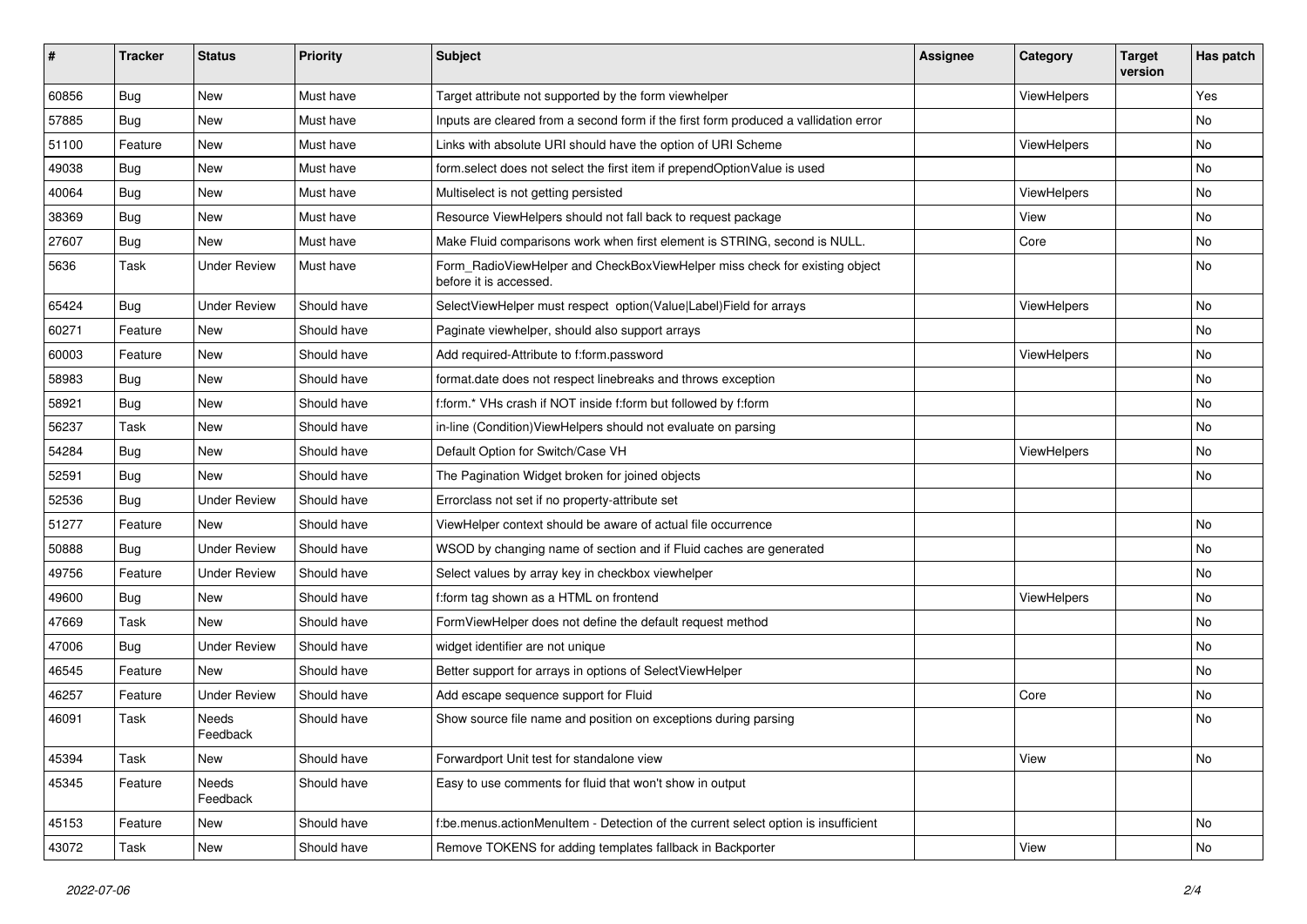| ∦     | <b>Tracker</b> | <b>Status</b>       | <b>Priority</b> | <b>Subject</b>                                                                                              | <b>Assignee</b> | Category    | <b>Target</b><br>version | Has patch |
|-------|----------------|---------------------|-----------------|-------------------------------------------------------------------------------------------------------------|-----------------|-------------|--------------------------|-----------|
| 43071 | Task           | New                 | Should have     | Remove TOKENS for adding fallback teplates in B                                                             |                 |             |                          | No        |
| 42743 | Task           | New                 | Should have     | Remove inline style for hidden form fields                                                                  |                 |             |                          | No        |
| 42397 | Feature        | New                 | Should have     | Missing viewhelper for general links                                                                        |                 |             |                          | No        |
| 40081 | Feature        | New                 | Should have     | Allow assigned variables as keys in arrays                                                                  |                 |             |                          | No        |
| 39990 | Bug            | New                 | Should have     | Same form twice in one template: hidden fields for empty values are only rendered<br>once                   |                 | Core        |                          | No        |
| 39936 | Feature        | New                 | Should have     | registerTagAttribute should handle default values                                                           |                 | ViewHelpers |                          | No        |
| 38130 | Feature        | New                 | Should have     | Checkboxes and multiple select fields should have an assignable default value                               |                 |             |                          | No        |
| 37619 | Bug            | New                 | Should have     | Fatal Error when using variable in name attribute of Section ViewHelper                                     |                 | ViewHelpers |                          | No        |
| 36655 | Bug            | New                 | Should have     | <b>Pagination Links</b>                                                                                     |                 | Widgets     |                          | No        |
| 36410 | Feature        | <b>New</b>          | Should have     | Allow templates to send arguments back to layout                                                            |                 | ViewHelpers |                          | No        |
| 34682 | Bug            | <b>Under Review</b> | Should have     | Radio Button missing checked on validation error                                                            |                 | ViewHelpers |                          | No        |
| 33215 | Feature        | New                 | Should have     | RFC: Dynamic values in ObjectAccess paths                                                                   |                 |             |                          | No        |
| 32035 | Task           | New                 | Should have     | Improve fluid error messages                                                                                |                 | Core        |                          | Yes       |
| 31955 | Feature        | New                 | Should have     | f:uri.widget                                                                                                |                 | Widgets     |                          | No        |
| 30937 | Bug            | New                 | Should have     | CropViewHelper stringToTruncate can't be supplied so it can't be easily extended                            |                 | ViewHelpers |                          | Yes       |
| 28554 | Bug            | New                 | Should have     | (v4) implement feature flag to disable caching                                                              |                 |             |                          | No        |
| 28553 | Bug            | New                 | Should have     | improve XHProf test setup                                                                                   |                 |             |                          | No        |
| 28552 | Bug            | New                 | Should have     | (v5) write ViewHelper test for compiled run; adjust functional test to do two passes<br>(uncached & cached) |                 |             |                          | No        |
| 28550 | Bug            | New                 | Should have     | (v4) make widgets cacheable, i.e. not implement childnodeaccess interface                                   |                 |             |                          | No        |
| 28549 | Bug            | <b>New</b>          | Should have     | make widgets cacheable, i.e. not implement childnodeaccess interface                                        |                 |             |                          | No        |
| 13045 | Bug            | New                 | Should have     | Entity decode of strings are different between if-conditions and output of variable                         |                 |             |                          |           |
| 10911 | Task           | New                 | Should have     | Tx_Fluid_ViewHelpers_Form_AbstractFormViewHelper->renderHiddenIdentityField<br>should be more reliable      |                 | ViewHelpers |                          | No        |
| 9950  | Task           | New                 | Should have     | Binding to nested arrays impossible for form-elements                                                       |                 | ViewHelpers |                          |           |
| 9514  | Feature        | New                 | Should have     | Support explicit Array Arguments for ViewHelpers                                                            |                 |             |                          |           |
| 8648  | <b>Bug</b>     | New                 | Should have     | format.crop ViewHelper should support all features of the crop stdWrap function                             |                 | ViewHelpers |                          | No        |
| 4704  | Feature        | New                 | Should have     | Improve parsing exception messages                                                                          |                 | Core        |                          |           |
| 3481  | Bug            | New                 | Should have     | Use ViewHelperVariableContainer in PostParseFacet                                                           |                 | Core        |                          | No        |
| 3291  | Feature        | Needs<br>Feedback   | Should have     | Cacheable viewhelpers                                                                                       |                 |             |                          | No        |
| 60181 | Feature        | New                 | Could have      | Caching mechanism for Fluid Views/Templates                                                                 |                 | View        |                          | No        |
| 48355 | Feature        | New                 | Could have      | Assign output of viewhelper to template variable for further processing.                                    |                 |             |                          |           |